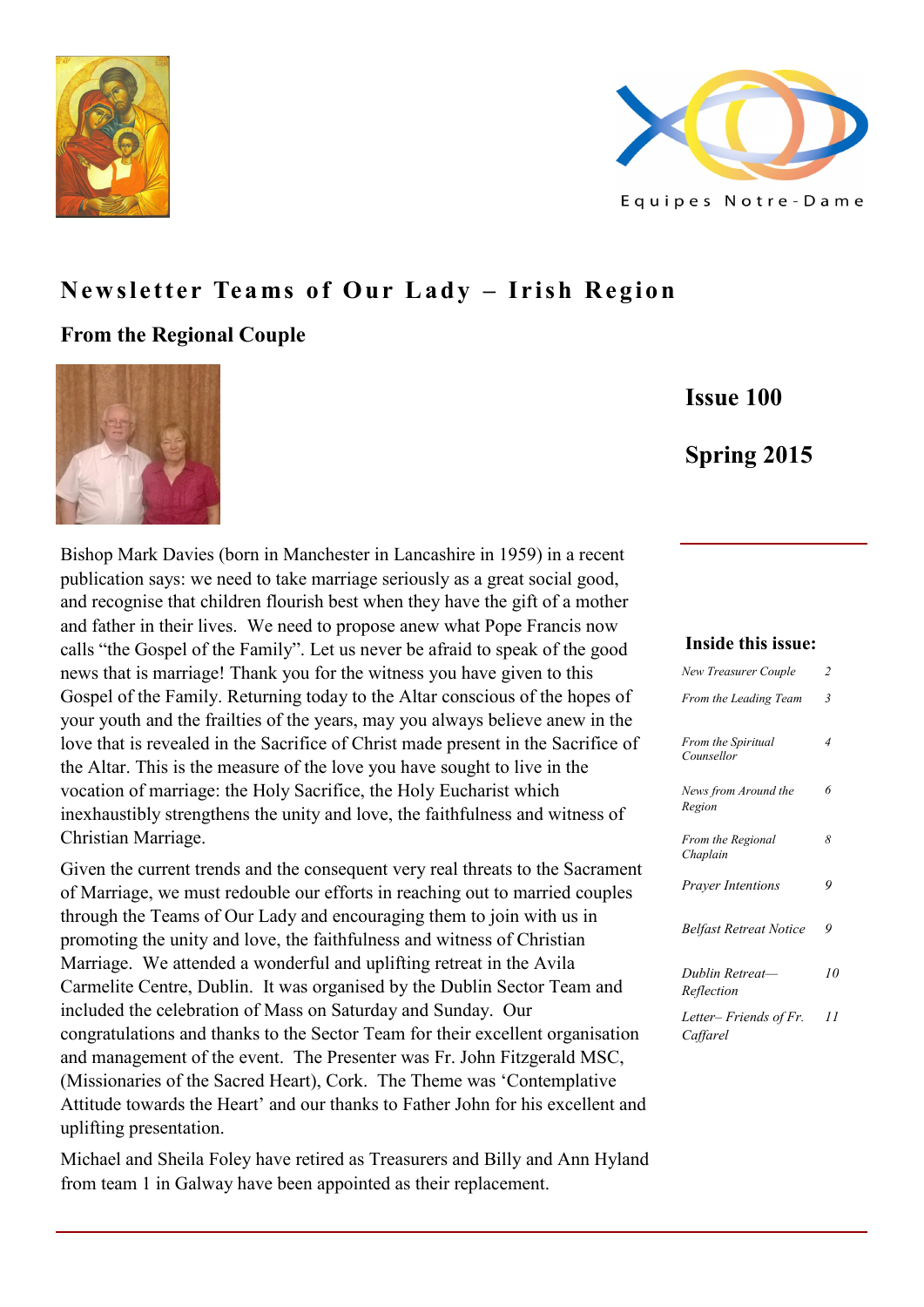On behalf of the Irish Region, we extend our sincere thanks and appreciation to Michael and Sheila for their many years of service and their careful stewardship and management of the Teams Finances.

Great work is being done by the Dublin Sector Team and we take this opportunity to express our thanks and appreciation for their innovativeness and hard work in the promotion and development of Teams in the Dublin Sector.

Míle buíochas daoibh go léir.

Breda & Tony Preston

\*\*\*\*\*\*\*\*\*\*\*\*\*\*\*\*\*\*\*\*\*\*\*\*\*\*\*\*\*\*\*\*\*\*\*\*\*\*\*\*\*\*\*\*\*\*\*\*\*\*\*\*\*\*\*\*

# **New Treasurer Couple**

## **Billy and Ann Hyland of Galway took over as Treasurer Couple in January.**

**Any outstanding contributions should be sent to them at:**

**19 Rockhill Avenue, Salthill, Galway. (091 528409)**

**Please do not send cash through the post.**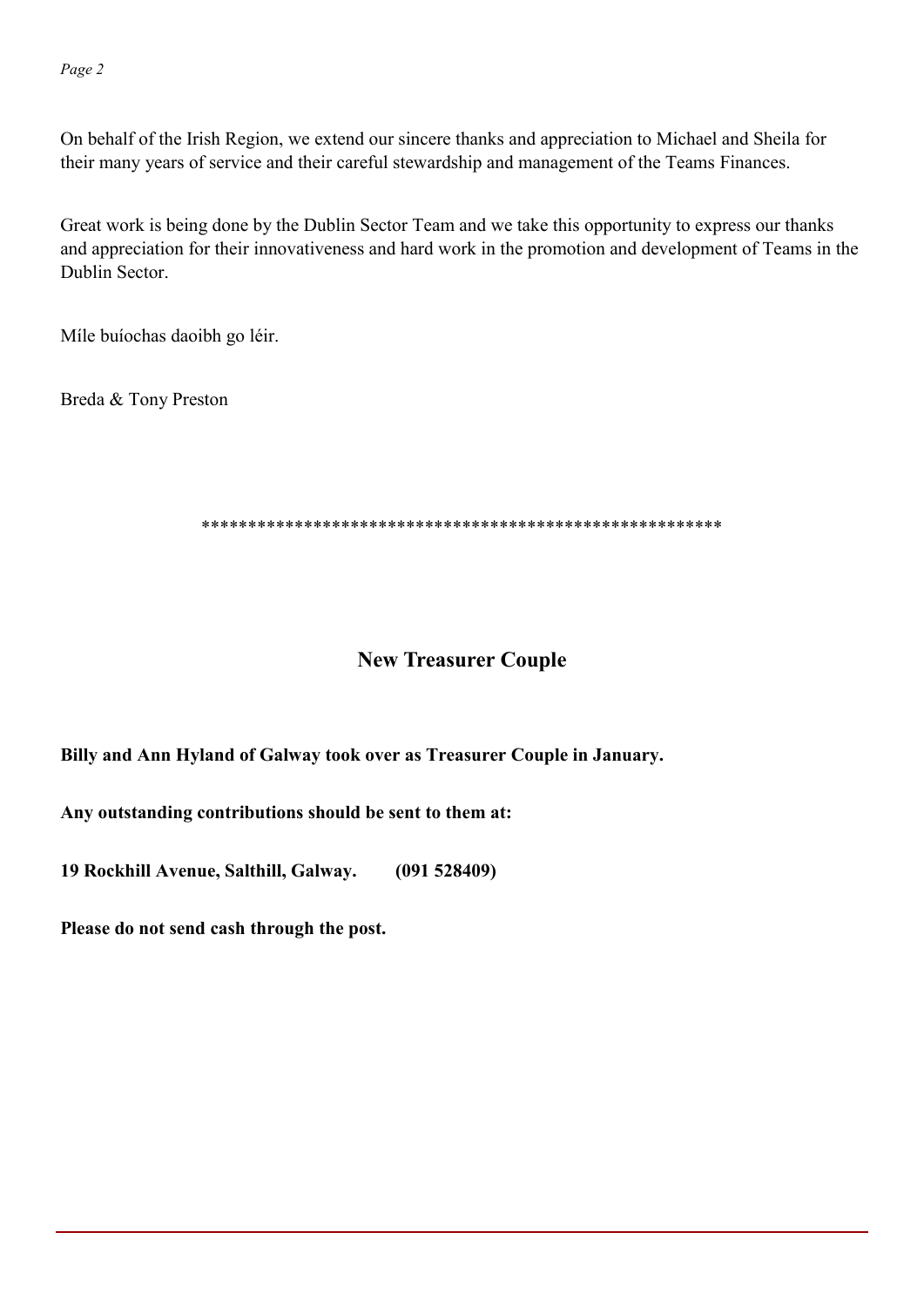# **From the Leading Team**



#### **To Serve with Joy**

Calling a Lebanese couple to liaise the Central Europe Zone seemed surprising because we are from the other side of the Mediterranean; but for us, it was an avant-gardist sign of the interest that the Church has for Christians in the Middle East.

Our Zone stretches from West to East and from Northern Europe, passing by the Middle East to finally include Mauritius; on top of the two Super-Regions France-Luxemburg-Switzerland and Belgium, there are 5 regions: Poland, Germany, Lebanon, Syria, Mauritius and isolated teams in Belarus, Hungary, Lithuania, Slovakia, Ukraine, Rumania, Norway, Jordan, Abu Dhabi, Dubai, Qatar, which require particular attention to the different specific features and cultures.

We learnt that *what is extraordinary is not the fact of meeting someone else but the fact of creating a relationship with them*. Masses and prayers always precede our trips. The couples' warm hospitality has allowed us to experience this relationship and to augment our capacity to listen.

In Munich in 2013, we experienced a very precious moment: all that was necessary was to listen, open our heart and "*don the spirit of humility to overcome obstacles,"* while in Poland it was an apostolic commitment that was driven by a strong sense of service. In Hungary, the number of teams grew from 12 to 18 and the Responsible Couple, who is dedicated to transmitting the riches of the Movement, committed to translating the documents and study topics. We found the warmth of their welcome and the sense of hospitality of these Team members very touching.

In March 2014 in Namur, our Belgian friends told us about that they were worried about the aging of the Movement and asked us to pray for them. Today *they hope against all hope:* ten teams are being piloted and couples have come forward offering their services to the Movement.

Within the zone*, "everyone is concerned about each other."* The Super-Region France-Luxemburg-Switzerland responded generously to the requests and appeals of the regions attached to the International Leading Team and the isolated teams for the expansion of the Movement, the distribution of numerous documents and the hosting of couples at training sessions.

Our isolated Teams make great efforts to translate into their mother tongue; they appreciate the richness of the international nature of the Movement and are keen to deepen their spiritual life and know a little better the thinking of Father Caffarel. Since they have few occasions to open up and blossom in their own countries that are non-Christian in the Middle East or non-religious in Europe, couples find the monthly meetings to be a haven of trust and mutual help. In Jordan, the beauty of the ecumenical spirit amazed us when we realised that the members of the 9 Teams belonged to different churches. But what moved us the most was to see the Team members in Abu Dhabi and Dubai. These are Syrian and Lebanese couples who have emigrated because of the war and who wish to persevere in their spiritual life despite two major obstacles: the lack of priests and the lack of freedom to worship outside the parish buildings.

In Syria, the scattered Team members meet as and when they can. They mutually help each other despite the dangers inherent in moving around and circulating.

In the Middle East, the Teams have to deal with the dangers of fundamentalist Islam, which encourages them to emigrate; Lebanon remains a refuge for Christian Arabs and its Church represents a dynamic presence and a link with the universal Church for them.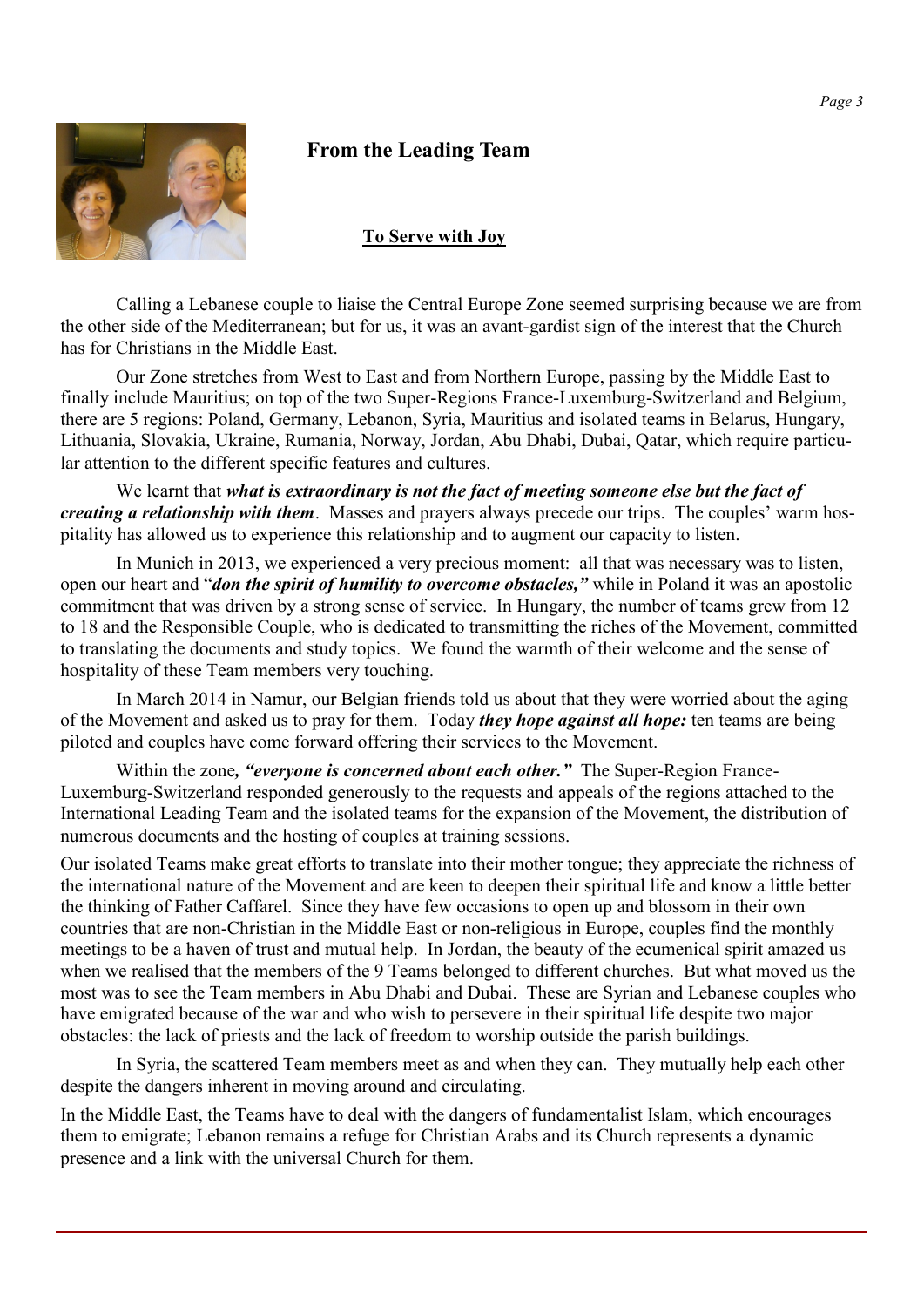*Page 4*

At the end of our second year of service, we have a deep conviction: when *"unworthy servants"* experience joy in their relationship with their brothers and sisters, they allow the Spirit to transform them so that they can navigate upon the ocean.

> *Mahassen & Georges Khoury Couple for the Central Europe Zone*

**\*\*\*\*\*\*\*\*\*\*\*\*\*\*\*\*\*\*\*\*\*\*\*\*\*\*\*\*\*\*\*\*\*\*\*\*\*\*\*\*\*\*\*\*\*\*\*\*\*\*\*\*\***



**From the Spiritual Counsellor**

My dear couples,

Our Movement is committed to moving forward in keeping with the rhythm of the Church and its Synod. The Church is seeking, in the light of the Gospel, "*to discern the ways in which the Church and society can renew their commitment to the family founded upon the marriage between a man and a woman.*"(*The Pastoral Challenges of the Family in the Context of Evangelisation, Relatio synodi*, 4) From where I am writing, I contemplate all of you, dispersed in the four corners of the world, in various cultural contexts, but all united in the desire to correspond to the thought of God, who is manifest in the concerns of the Church's synod.

In his address to the participants at the Third World Congress of Ecclesial Movements and New Communities on November  $22<sup>nd</sup>$ , Pope Francis offered three suggestions for their journey of faith and ecclesial life:

First, "preserve the *freshness of your charism* always renewing the '*first love*.'"

- Second, respect "*the way of welcoming and accompanying men and women of today*, in particular, the youth, because every person has their own time, their own path, and we must accompany this journey."
- Third, strive for "*communion.* (…) For the world to believe that Jesus is Lord, it needs to see communion among Christians." Be in communion too with the Magisterium of the Church and in particular with the Holy Father.

These are three points that interest us and more particularly interest our Movement: faith to the first love; welcome and help in the decisions that each person must make; maintaining communion with the Church and above with the Holy Father, who has the supreme responsibility for the universal service of charity.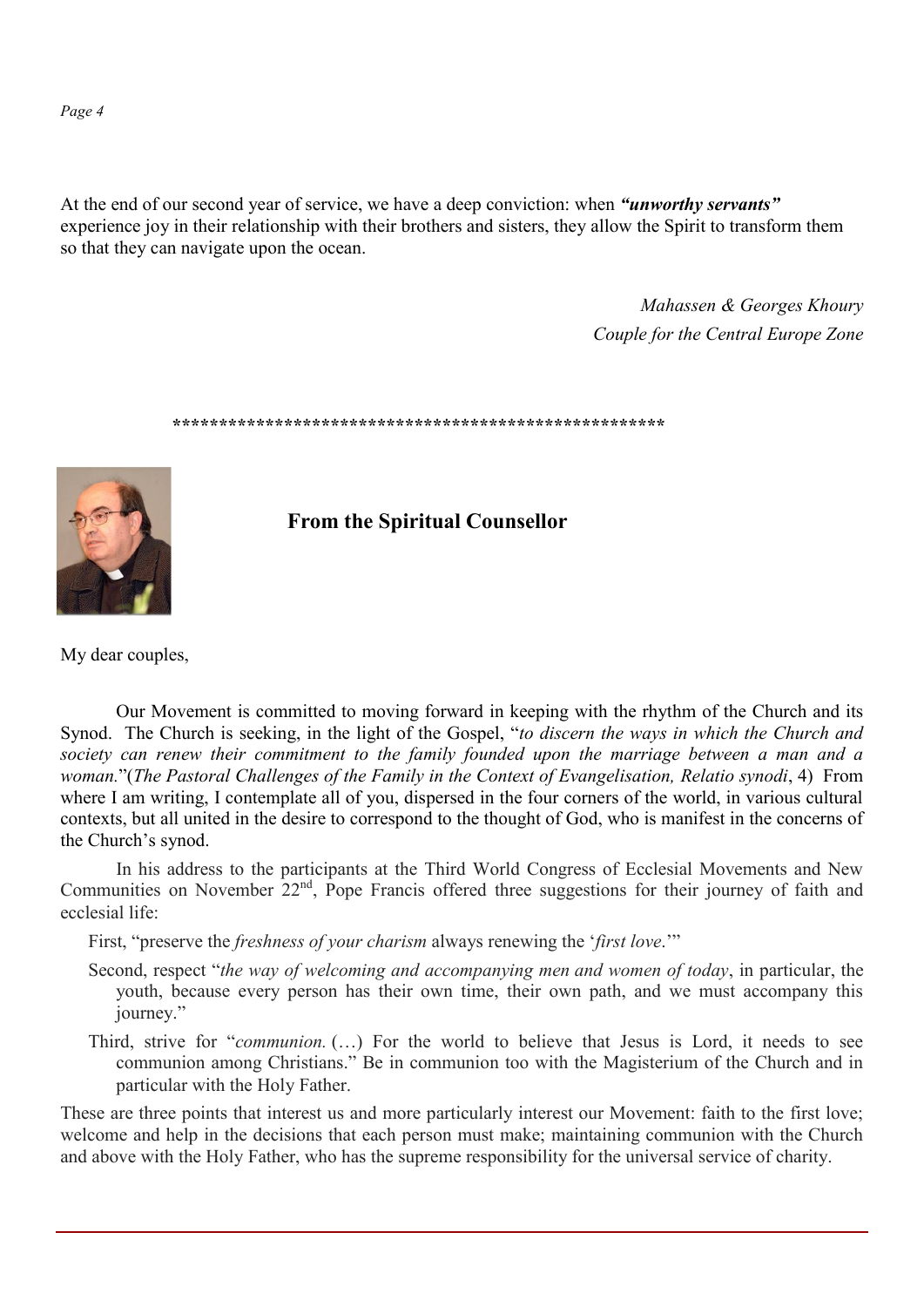With respect to our Movement and taking in to consideration Pope Francis' first recommendation, I have insisted, since the beginning of my service, on two Endeavours that belong to our spiritual method: the Sit-Down and Conjugal Prayer.

*The Sit-Down*, thanks to the Lord's presence, allows the couple, like Mary who listened to him, to share their thoughts on their life and to enlighten it with the Gospel's light, and thereby fortifying even more their union in the Lord.

In *Conjugal Prayer*, I advise you to say the rosary to Our Lady. Thanks to this simple prayer, which leads directly to the heart, you nourish your union in the Lord and you can be faithful to the '*three altars'* where you celebrate the mystery of love, which is stronger than death:

- *the altar of the Eucharist* where you take the Body of the Lord, without which we can do nothing (Jn 15:5)
- *the nuptial chamber*, where according to the Lord's will, you become one flesh, one heart and one soul, in a chaste and pure love, that is open to the fruitfulness of life through collaboration with God to people the heavens and the earth

*the altar*, which is the *table* around which you get together to eat in joy and simplicity.

Dear couples, please commit to living faithfully and generously these two Endeavours. They allow the cultivation of the union of your hearts and become an effective prophetic sign for the Church and the world today.

I ask for abundant graces for you all. May the Lord, through the intercession of the very Holy Virgin Mary, our Mother and protector, bless and keep you forever.

With fraternal friendship,

*Father José Jacinto Ferreira de Farias, SCJ*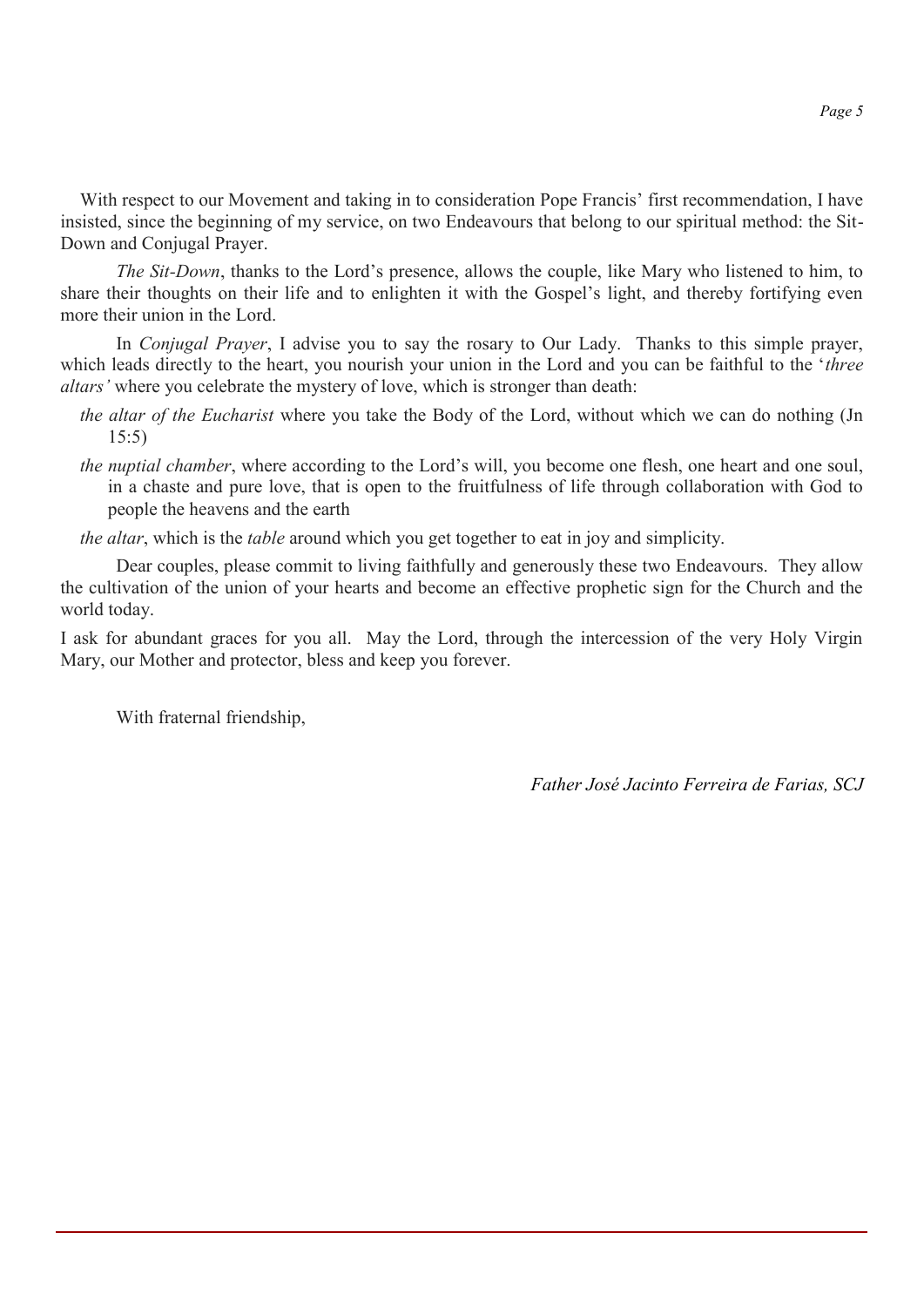*Page 6*

# **News from around the Region**

**Dublin** 

*'Spring is sprung, the grass is riz……' Anonymous*

As we emerge from the dark days of winter, it is a joy to hear birdsong, even before dawn and to feel the warmth of the sun on bright days. Praise the Lord.

**Retreat:** Our annual retreat was held in Avila on  $7<sup>th</sup>$  &  $8<sup>th</sup>$  March. Presenter was Fr. John Fitzgerald of the Missionaries of the Sacred Heart in Cork, who spoke on the theme of *'Contemplative Attitude towards the Heart*'. There was a period of Exposition on the Saturday, followed by Mass, in which he incorporated a healing part - a most beautiful end to a day of reflection. On Sunday, Fr. John brought Mary to life as he shared the reality of some of the events of her life as told in the Gospel stories.

**The Teams Memorial Book**, edited and compiled so beautifully by Liam Clare for the Gathering last August, was on display for the first time in Dublin during the retreat. It was a good opportunity for us to browse through it and recall past members. Before Mass on both days it was processed into the chapel. We hope to have it displayed at Teams events for the future. Other sectors also have copies.

#### **Project Growth:**

Thank God, in the last 5/6 years, the Dublin Sector has added 5 new teams. We currently have 18. However, because of the age profile of our members, the number of couples in some teams is shrinking and, in the next few years, undoubtedly, further depletion will occur. As a response to this situation, the Sector Team is embarking on a new idea entitled **'**PROJECT GROWTH', continuing the expansion begun in recent times. As a first step we contacted all Sector members, giving them an opportunity to become involved, asking them to respond with their views to our Questionnaire - questions like '*What are the most important things that you gain from Teams?'* and *'How do we grow Teams in Ireland?'*

We have had a good response so far. There will be lots of food for thought at the next sector meeting!

**Synod of Bishops** on the Vocation and Mission of the Family are meeting again in October. We are fortunate to have Gerry Mangan on our sector team, who shared his insights on the Synod, including the document – "*Lineamenta, The Vocation and Mission of the Family"*which posed many questions and invited responses. On behalf of Teams, (as a voluntary body we are entitled to make a submission), Gerry compiled a draft response, which was circulated through the Irish Region for consideration. Modifications and recommendations sent by you to Gerry in early March have been incorporated into the document. As we write this, the final response is being sent forward to the Bishops' Conference in Maynooth. We are most grateful to you Gerry for your time, effort and generosity in preparing this document on behalf of Teams.

Joe & Áine Clayton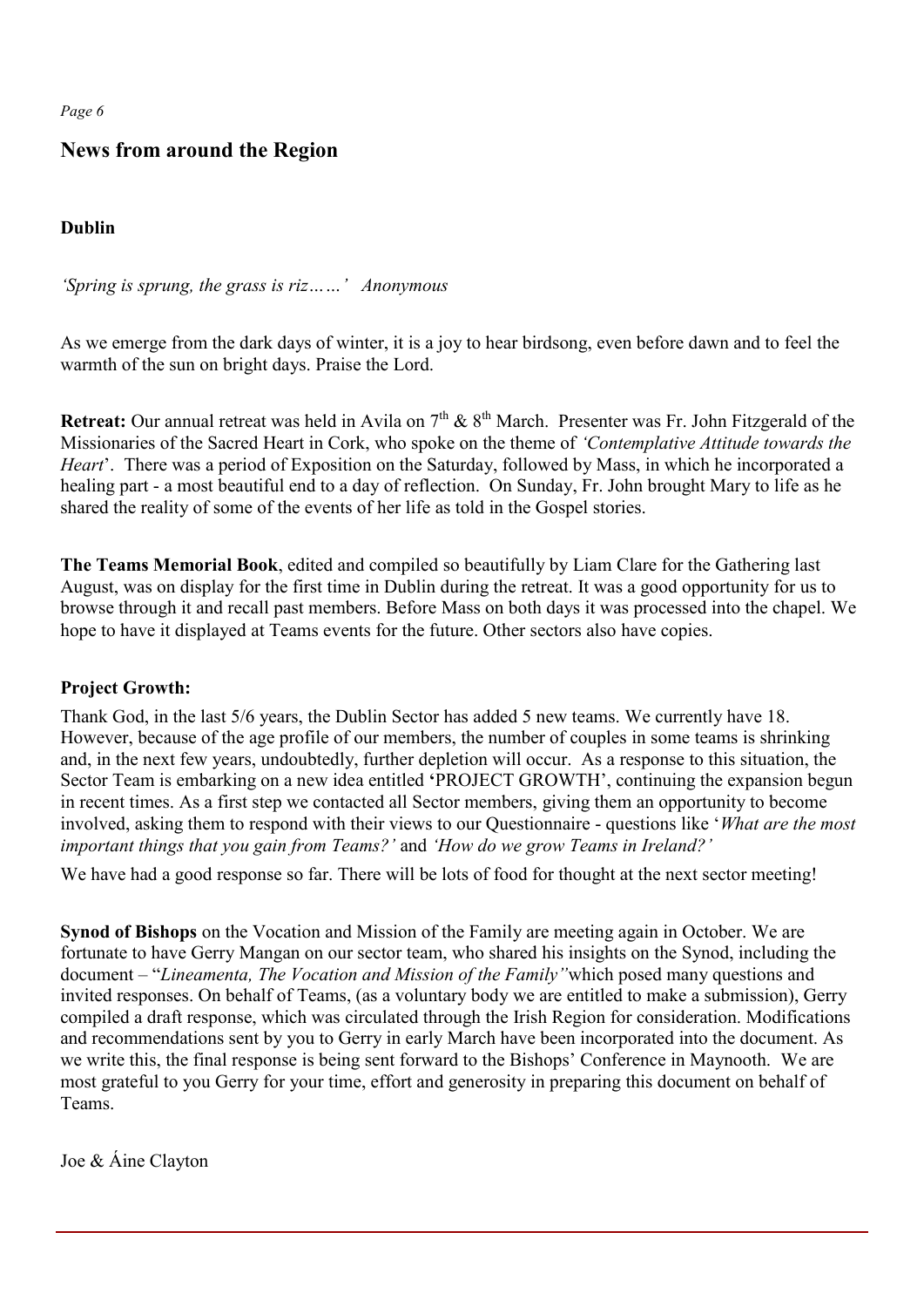### **Belfast**

Our December 8<sup>th</sup> Celebration was very enjoyable and was held in Michael and Eithne Clenaghan's home. 18 people attended, including Fr Ephrem Blake and Fr Gerry Cassidy. Fr Ephrem celebrated Mass.

Afterwards we had nice things to eat, sandwiches and buns, cake, mince pies etc. Then because Fr Ephrem had had a significant birthday in November, we had a birthday cake complete with a few candles, and we sang happy birthday to him. After that we had mulled wine, both alcoholic and non-alcoholic with some of the delicious birthday cake. This was followed by entertainment, led by Charlie and Maureen McMullan who did a brilliant job. First of all Charlie read out candid questions at random, e.g. name 2 good qualities of your spouse; and this followed by a quiz for each individual to answer on his/her own sheet. The two people with the highest scores received prizes!

It was great to see such a good attendance. We were all happy to see a big improvement in the health of Gerry Mulhern and Maureen McMullan.

The next important Teams event will be our annual retreat which will take place at the Passionist Retreat Centre, Tobar Mhuire, Crossgar, on 10<sup>th</sup> May 2015. This retreat will be led by Fr Gareth Thomas CP, and the price will be £27 per person including a 3 course meal and all tea/coffee breaks. We hope to have a good attendance at this beautiful venue.

We were sorry to hear of the deaths recently of John Clenaghan, Michael Clenaghan's brother, and of Evelyn King, Lynn Jordan's mother. May they rest in peace.

Moyra and Brendan Bunting

## **Galway**

Galway Sector are hosting the R.C. weekend this year and all R.C. couples and chaplains are warmly welcome in the West. The dates are 3rd and 4th October, 2015 and we would ask that you put these dates in your diaries. R.C. weekend will be in Croi Nua, Rosary Lane, Taylor's Hill, Galway. Some Team members would remember being there the last time Galway had the R.C. weekend. The venue is very suitable and the M.S.C.s are always very welcoming and helpful.

Galway Sector had their Team Retreat in Croi Nua on Saturday 21st March. It was organised by Team 3 and facilitated by their chaplain Fr. Eugene Barrett, O.F.M. We were delighted to welcome Breda and Tony Preston, Regional Couple and we thank them sincerely for their presence. Fr. Eugene gave two talks on the original prayers which were an integral part of the Eucharist in the 2nd and 3rd centuries. The talks gave us an insight into how little the wording of the prayers have changed over the centuries. In the discussion which followed we felt the link and connection with the early church. After a communal lunch Fr. Eugene gave another talk on a completely different topic – 'Ageing and the Spirituality of Letting Go' which we found both very challenging and at the same time spoke to us about the reality of our lives. We were challenged to 'Let go and Let God.' 'It's not addition that makes us holy, but subtraction'. Galway Sector thank Team 3 for the great effort they put into making the retreat a great success. Congratulations to Joan and Enda Colleran, Team 3 on their first grandson, Cathal who arrived on Valentine's day to the great delight of his mum and dad, Heather and Eoin Colleran and much to the excitement of his sisters Aoibhín and Saoirse. Joan travelled to North Carolina to welcome the newest member of the clan into the world. Our annual outing will be to Coole Park on the last Sunday in June. We hope to have Mass there at 12 noon and this is followed by a picnic and a walk in the Park. All are welcome.

Máire and Brendan Kelly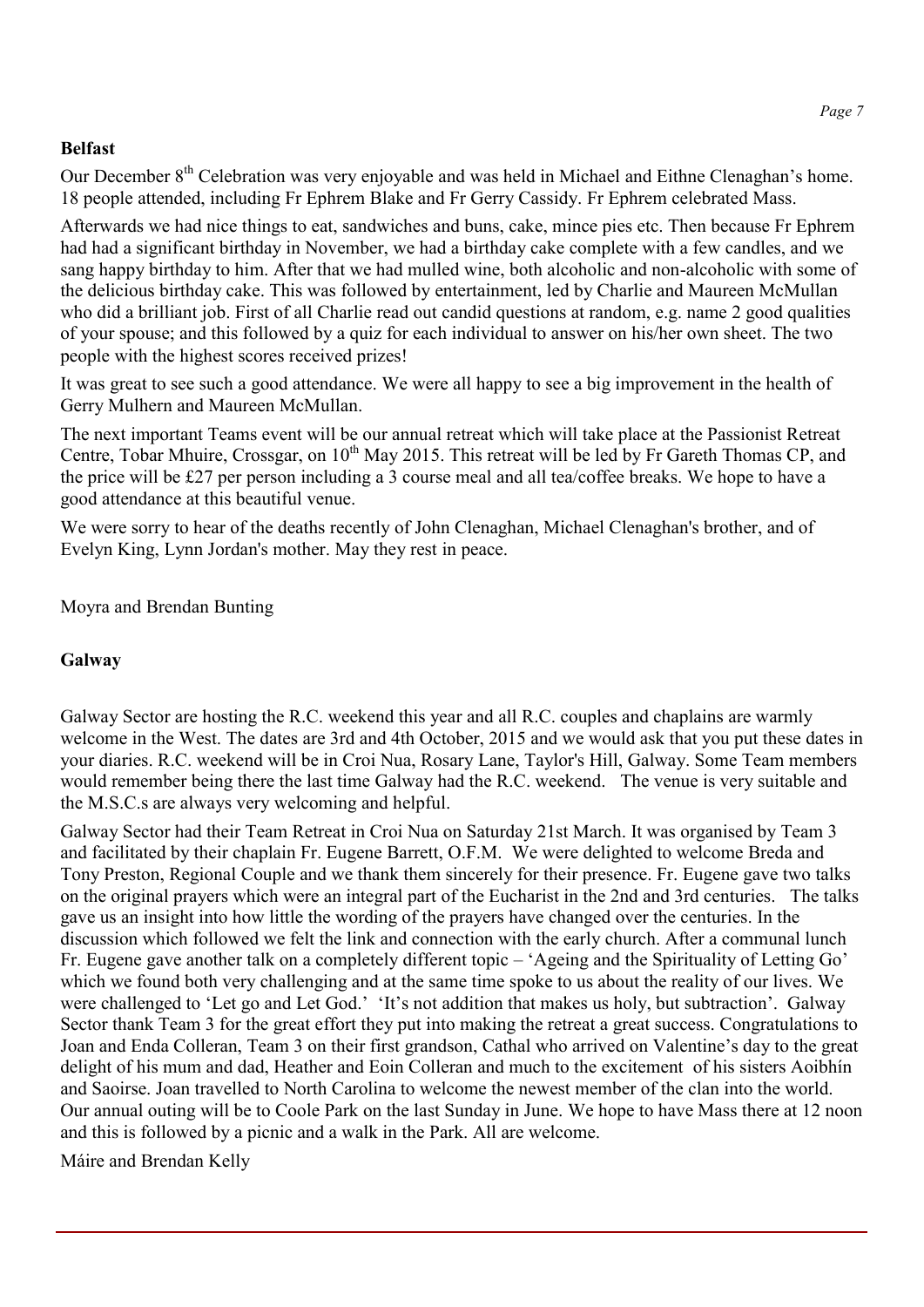# **From the Regional Chaplain Fr. Gerry Cassidy**



# **A NEW DAWN**

**God has raised Jesus from death to new life, to the astonishment of all but Mary, who had trusted completely the promise of the God to whom she had said yes, The gift of resurrection turns us around, makes us view everything differently, it challenges our doubts, fears, our attempts to control life. We discover in the risen Christ a friend who consoles and never leaves us, but**

**continually invites us to new places in our life's journey. We are empowered by our experience of the risen Christ, and we move as servants of Christ into a world in need of transformation and change.**

**April 2015**

#### **John 20:1-18**

**Are there areas in my life and relationships that I am experiencing new life after a time of struggle and loss? Do I allow myself to be surprised? Am I a surprise to others in loving ways?**

**May 2015**

**Revelation 21:1-7**

**Is my faith and hope in the risen Christ the foundation of my peace and happiness even though my life continues to have struggles and suffering as part of it?**

**June 2015**

**Romans 6:3-11. Romans 14: 7-9**

**How does my faith and hope in the resurrection help me to be more compassionate and understanding of the struggles of people within The Church?**

*Page 8*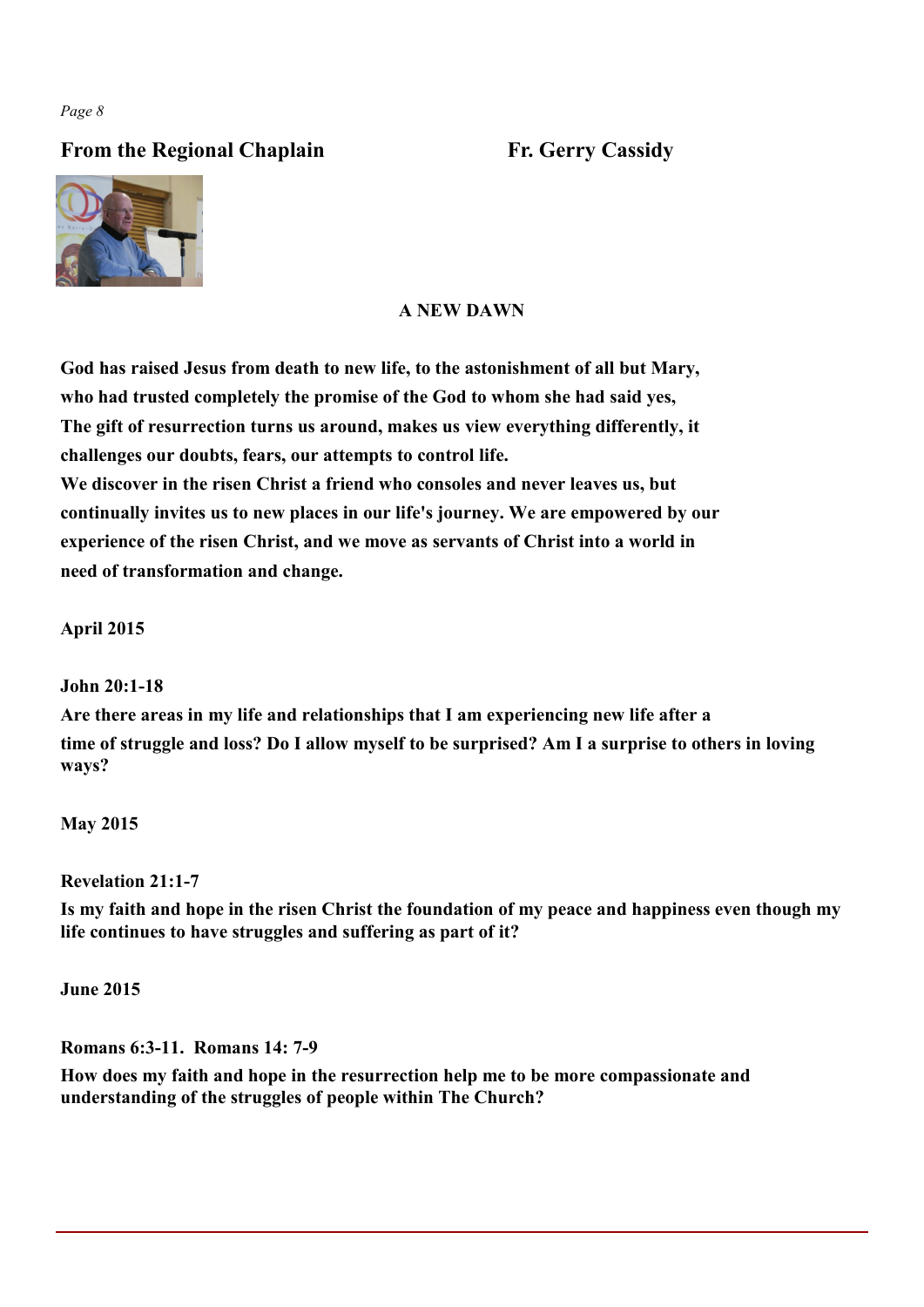# **Prayer Intentions**

For those who have died:

**John Clenaghan,** brother of Michael, Belfast.

**Evelyn King**, mother of Lynn Jordan, Belfast.

**Vincent Bailey,** brother of Una Moore, Dublin.

**Ann Doyle**, mother of Meiread Ashe, Dublin.

**Mary Duffy**, sister of Carmel Cunneen, Dublin.

For those who are ill:

**Caoimhe Wills**, grand-daughter of Paddy and Anne Scott, Belfast.

**Rebecca Haughey**, grand-niece of Michael Clenaghan, Belfast.

\*\*\*\*\*\*\*\*\*\*\*\*\*\*\*\*\*\*\*\*\*\*\*\*\*\*\*\*\*\*\*\*\*\*\*\*\*\*\*\*\*\*\*\*\*\*\*\*\*\*\*

# **Belfast Sector Retreat**

**Venue: Passionist Retreat Centre, Tobar Mhuire, Crossgar**

**Date: Sunday 10th May 2015**

**The Retreat will be led Fr. Gareth Thomas C.P.**

**Cost will be £27 pp which includes a 3 course meal and tea/coffee breaks.** 

**Contact: Moyra and Brendan Bunting 048 90775048**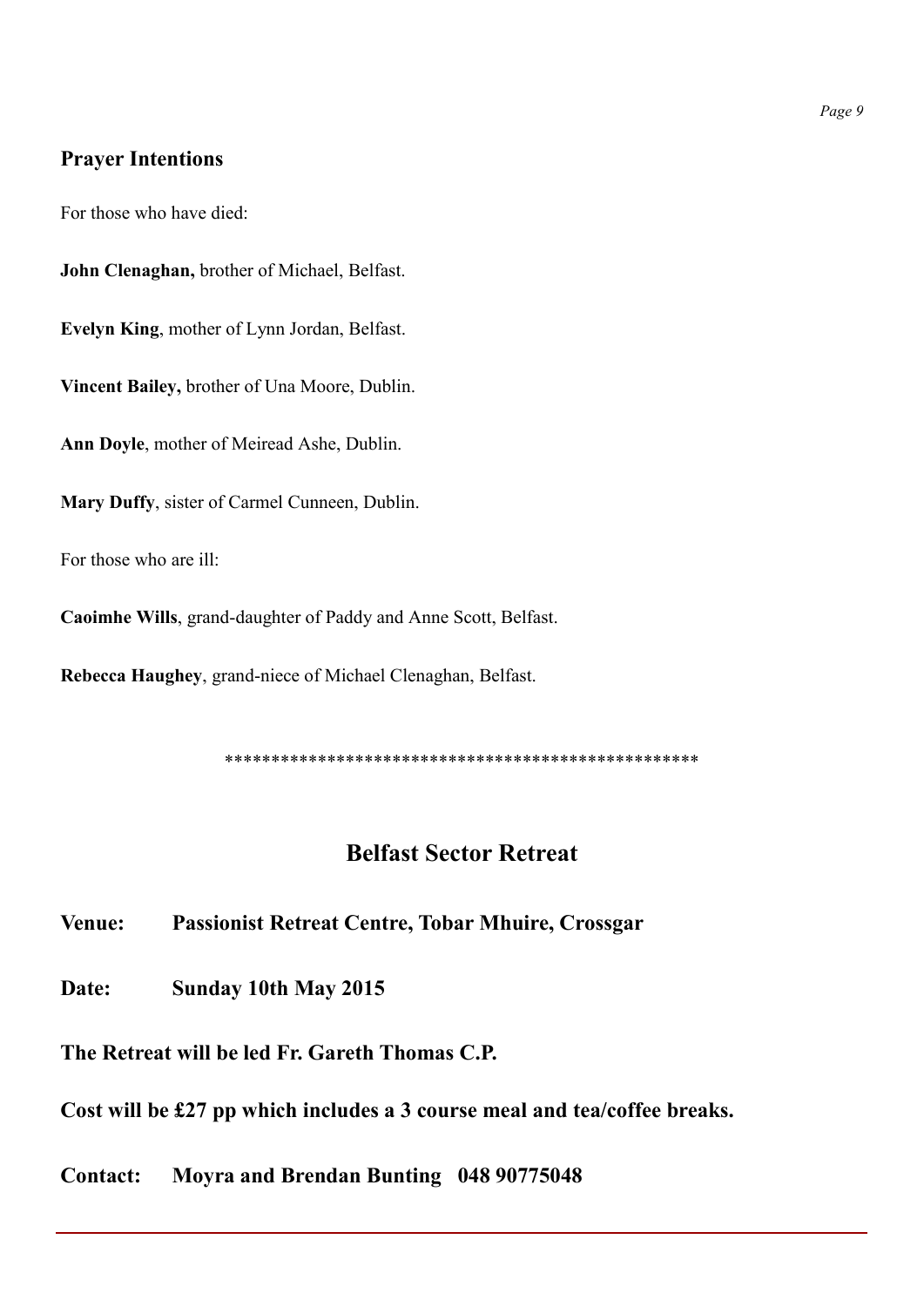# **Dublin Sector Retreat – 7/8 March, 2015 Liam Clare**

Some fifty Teams members participated in the annual retreat at Avila Carmelite Centre, on the week-end of 7/8 March 2015. Despite a heavy cold, Father John Fitzgerald MSC presented the retreat with a charismatic enthusiasm, a wonderful sense of humour and a powerful Kerry accent.

Father encouraged us to stand back and review our situation in a changed world, where things may not always be sorted out in the way we would wish. He guided us to a series of new insights, based on themes such as love, hope, faith, healing, various types of prayer, and Our Lady from a biblical perspective.

One of the Masses we participated in was a 'healing Mass' during which we could be anointed as Father prayed over us individually for healing.

The reaction of the participants in the retreat seemed generally to be very positive, as we left to address once again the challenges of our daily lives, thanking all who had contributed to the successful organising of the event.

\*\*\*\*\*\*\*\*\*\*\*\*\*\*\*\*\*\*\*\*\*\*\*\*\*\*\*\*\*\*\*\*\*\*\*\*\*\*\*\*\*\*\*\*\*\*\*\*\*\*\*\*\*\*\*\*\*\*\*\*\*\*



Group taken after Belfast 8th December Mass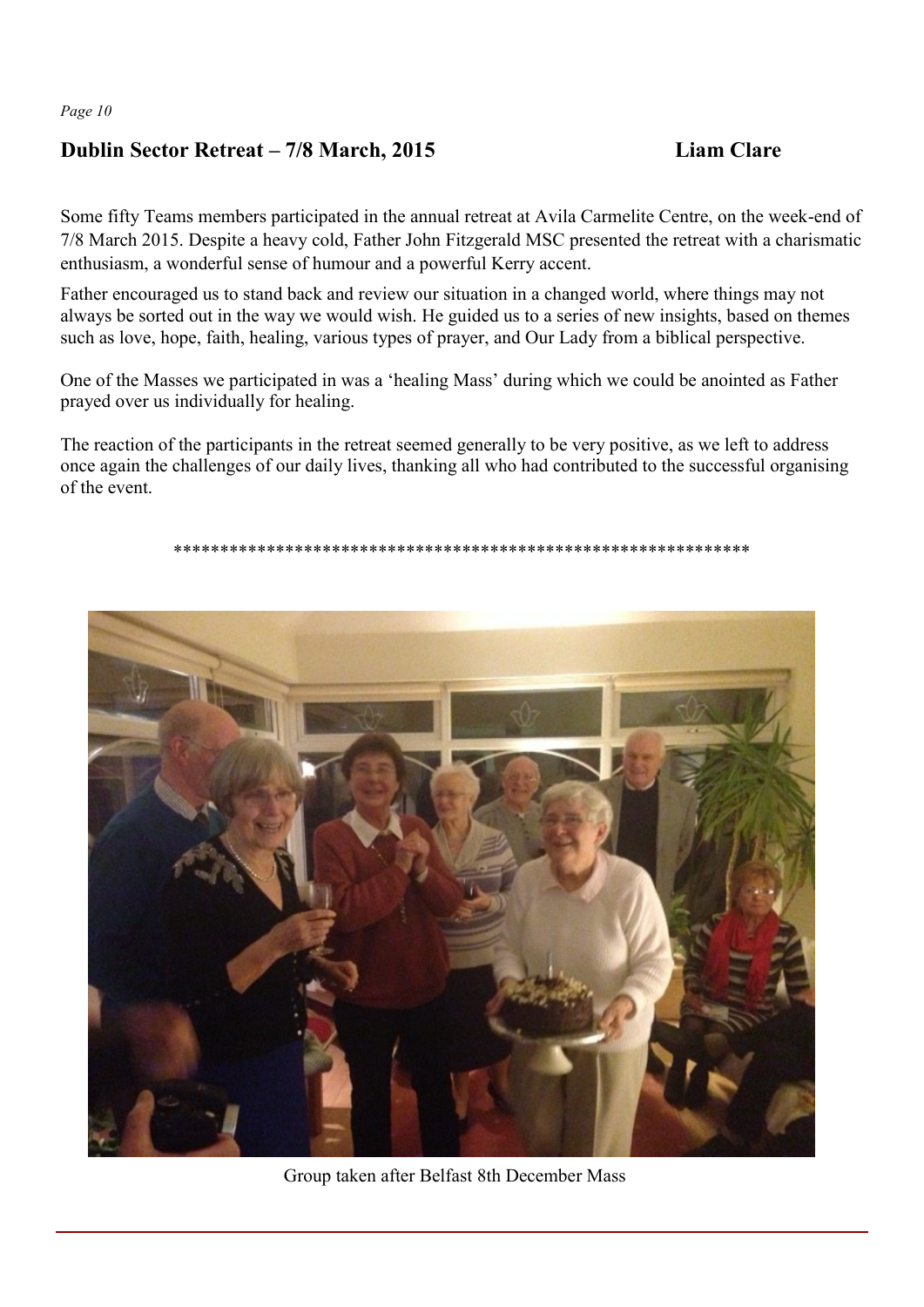# LES AMIS DU PÈRE CAFFAREL

**Association loi 1901 pour la promotion de la cause de Canonisation du Père Henri Caffarel**

*Letter to Correspondents March 2015*

# **Miracles and Graces**

#### Dear Friends,

An important stage has been reached on the road leading to the beatification of Father Henri Caffarel: the diocesan enquiry that was closed on last October 18th was handed over to the Congregation of the Cause of Saints in Rome on November 10th . We now await the decree of validity, which will say if the enquiry was conducted according to the Church's rules. The next stage will be the writing of the 'positio': using the enquiry as a basis, it entails highlighting the life, virtues and holiness of Father Henri Caffarel. This part usually takes a long time because of the precision needed to describe the future saint's life.

#### For today, **here are two requests**:

### **We all must ask the Lord to produce a miracle through the intercession of his servant, Father Caffarel.**

A miracle is a physical healing that is instantaneous and definitive. A miracle is the 'confirmation from heaven'. It confirms that which the church wishes to proclaim: the holiness of God's servant, who can then possibly be received as an example by the faithful.

If, through praying through Fr. Caffarel, God intervenes in an extraordinary fashion in someone's

life that would confirm Fr. Caffarel's holiness.

#### **We also need to ask the Lord for graces through the intercession of Fr. Caffarel.**

Many people indeed ask a saint to help them in the multitude of events in their daily lives. Fr. Caffarel is often asked to intercede with the Lord for problems that couples may have, for reconciliation between people, but also for other, more material or physical, things…

Asking him to intervene with God shows that Fr. Caffarel is present in our daily lives and that we believe that his action, which was so fruitful on earth is also (even more so) fruitful now that we believe he is in heaven in God's presence.

We would be very grateful if you would let us know about the graces you receive, for they are signs of Fr. Caffarel's presence in our midst. It is in the midst of these graces that God will give a miracle to his people.

#### **May the Lord bless you all!**

Fr. Paul-Dominique Marcovits, o.p.